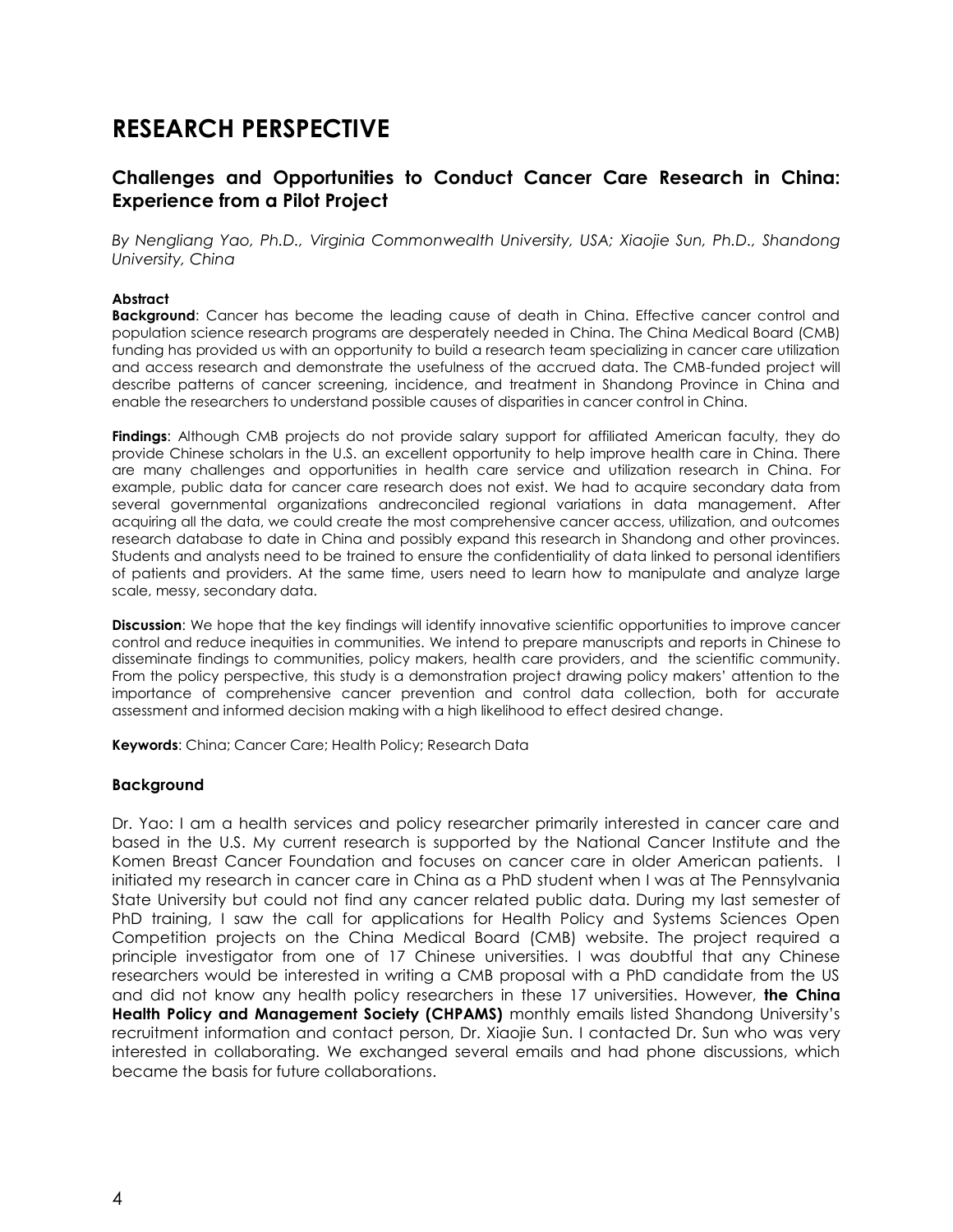We wrote and submitted the letter of intent or pre-proposal at the end of March 2013. CMB received 119 pre-proposals and in May we were notified that we were one of 25 teams invited to submit a full proposal in June. In order to make the team stronger, I invited several cancer care researchers and physicians to serve as consultants and Dr. Sun invited administrators at local cancer hospitals to join the research team. Reviewers liked our ideas and research design but were skeptical about the feasibility of the data collection because no published studies have used a similar data collection plan in China. We provided additional data acquisition and analysis information in the revision and were notified in December that they would receive \$150K to study "Patterns of Cancer Screening, Incidence, and Treatment and Disparities in China."

# *Cancer in China*

Cancer is the number one killer in China, the most feared and most expensive health condition. Evidence from well-designed studies reveals the heavy population burden; cancer has become the leading cause of death in China (374.1 per 100,000 person-years) [1]. Both cancer incidence and mortality in China are increasing [2]. The most recent data show that 13% of deaths in China were caused by malignant neoplasm and every minute, six people in China are diagnosed with cancer [2]. However, relatively few resources have been dedicated to cancer prevention and control research. In contrast, in the United States, the Division of Cancer Control and Population Sciences was established in 1997 to enhance the US National Cancer Institute's (NCI) ability to alleviate the burden of cancer through research in epidemiology, behavioral sciences, health services, surveillance, and cancer survivorship. Since that time, the division has grown and evolved into the model for cancer control research. Most NCI designated cancer centers in the US have a cancer control and prevention research program that aims to generate basic knowledge about how to monitor and change individual and collective behavior and cancer care practice. This provides a path for knowledge translation into practice and policy rapidly, effectively, and efficiently. This project aims to promote similar pervasive cancer prevention and control research in China, tailored to the needs and context in China.

The project officially started in January 2014. The project has two phases: a pilot phase and a main study. The one-year pilot study aims to examine the completeness and accuracy of population based secondary data. In addition, the pilot study includes the development and testing of a survey questionnaire for patient interviews. This paper reports the challenges and opportunities the study has faced thus far.

#### **Findings**

#### *CMB encourages collaboration between Chinese and overseas researchers*

CMB is a highly focused independent American foundation targeting its grant and support activities to "carefully selected Asian institutions", especially a small number of Chinese universities. CMB encourages overseas researchers to establish relationships directly with CMBaffiliated Chinese and Asian institutions. They believe that all 11 funded projects in the 2013 cycle have a research team that crosses country boundaries. Since CMB supports very few Chinese institutions, oversea researchers may have a hard time finding a collaborator if he or she wants to initiate a CMB project, especially if he or she has never worked with Chinese researchers before. **The China Health Policy and Management Society (CHPAMS)** can possibly play a role to facilitate communication between China-based scholars and overseas researchers.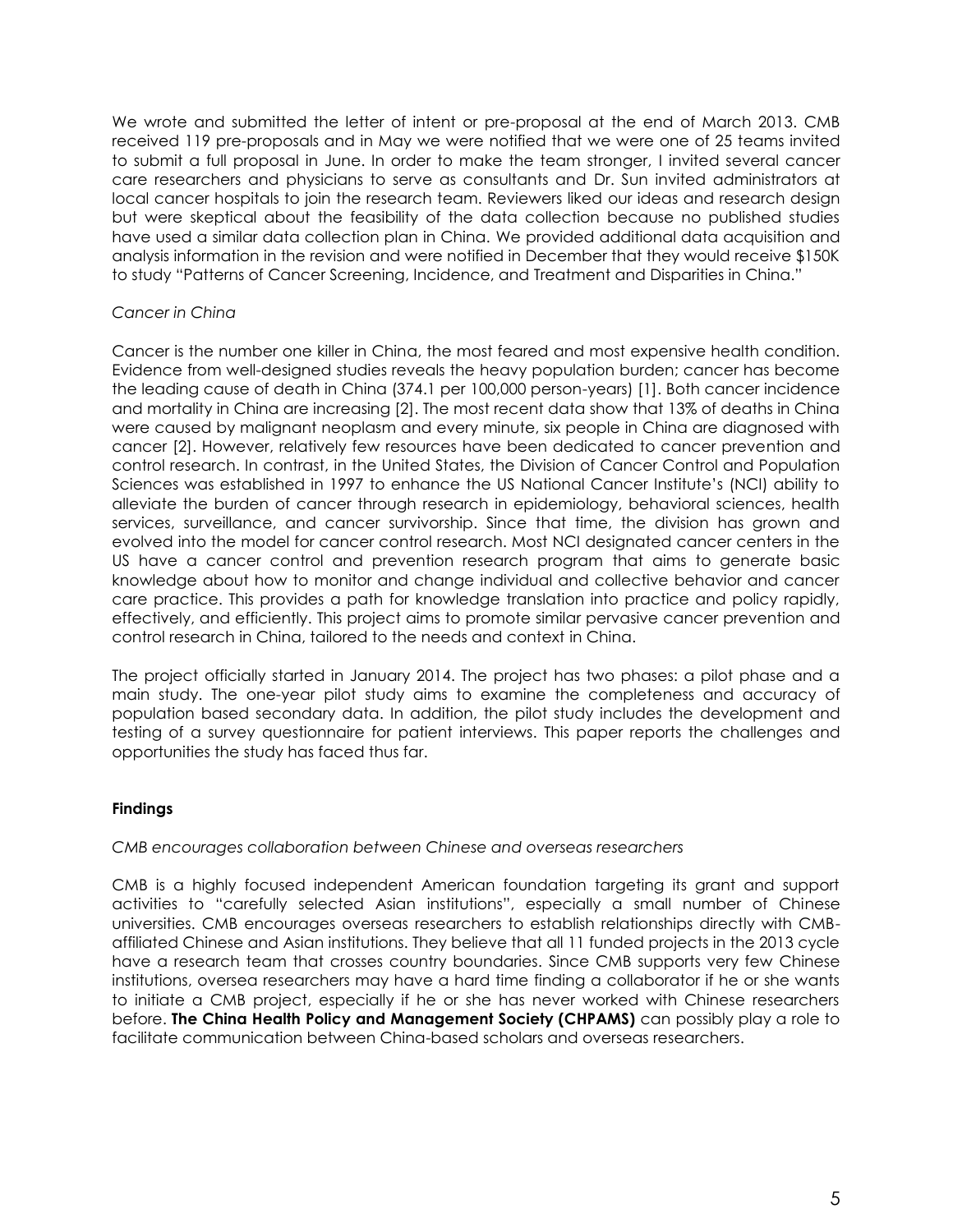#### *CMB grant is relatively small for soft-money faculty*

We have to use \$150,000 (total cost) to cover the expenses of a three-year research project requiring both primary and secondary data collection. Compared to an NIH grant, we are using an R03 grant amount to do an R01 project. Although Dr. Sun is actually running the project, Dr. Yao has to spend substantial time in designing the study and assisting with research implementation. For those in a soft-money faculty position, CMB grant money will not cover salary and may not be a cost-effective way to get tenured in a medical school in the U.S. However, cancer care policy research is really important and urgent in China and could save lives. We hope that our research will lead to policies directed to reducing cancer care disparities, improving quality of care, and controlling treatment costs. Other funding sources may also support American faculty to study health policy in China, but the amount of funding is not significantly larger than the CMB grant. In order to cover my salary, I have to apply for other grants to study American healthcare issues at the same time.

#### *The review process is smooth and efficient*

We received brief comments about our pre-proposal. Those comments were encouraging but not very helpful in developing the full proposal. Three reviewers provided comments on their full proposal. Reviewers' comments were encouraging, but only one reviewer provided detailed comments and suggestions besides the scores on significance, innovation, and feasibility. We basically addressed all the reviewers' concerns by adding more information and references to the revision. It took about 10 months from drafting the pre-proposal to receiving the grant notification. We did not need to deal with the burdensome paperwork that NIH requires. CMB sent the award funding on time so we could allocate funds to kick off the project right away. We feel the whole process was transparent, smooth, and efficient. CMB announced the review results on their Weibo account. Proposal templates were provided when the call was announced, which we found very helpful. Readers can refer to the 2013 October issue of *China Health Review* for more information about the review process. Three grantees have provided their opinions from the perspective of China-based faculty.

#### *The key to success: two committed collaborators*

We had not worked jointly when we decided to write the proposal together. We had many virtual meetings through Skype and QQ while writing the proposal. We both committed to designing a rigorous study. Dr. Yao wanted to introduce his cancer care research into China, and Dr. Sun had to evaluate feasibility and discuss the project with many other researchers and administrators in China to find an effective way to implement the research. Although this is a three-year project, we are determined to develop and promote cancer care and policy research in China. We plan to offer our data and data analysis training to other Chinese researchers in the third year. With Dr. Sun's help and guidance, Dr. Yao has learned a lot in the past year about the Chinese health care system and the way to conduct academic research in China. Although most Chinese speaking researchers in the US were born and raised in Mainland China, they may lack basic knowledge about China healthcare since China is changing so fast. Commitment to rigorous health care research has kept our heads up and feet on the ground.

#### *Cancer care is understudied in China*

Cancer incidence and mortality rates have been analyzed in China, while the patterns of cancer screening, treatment, and disparities have not been rigorously examined. China National Cancer Center (CNCC) is a bureau (*jú*) level non-government organization affiliated with the National Health and Family Planning Commission (NHFPC). To our knowledge, CNCC,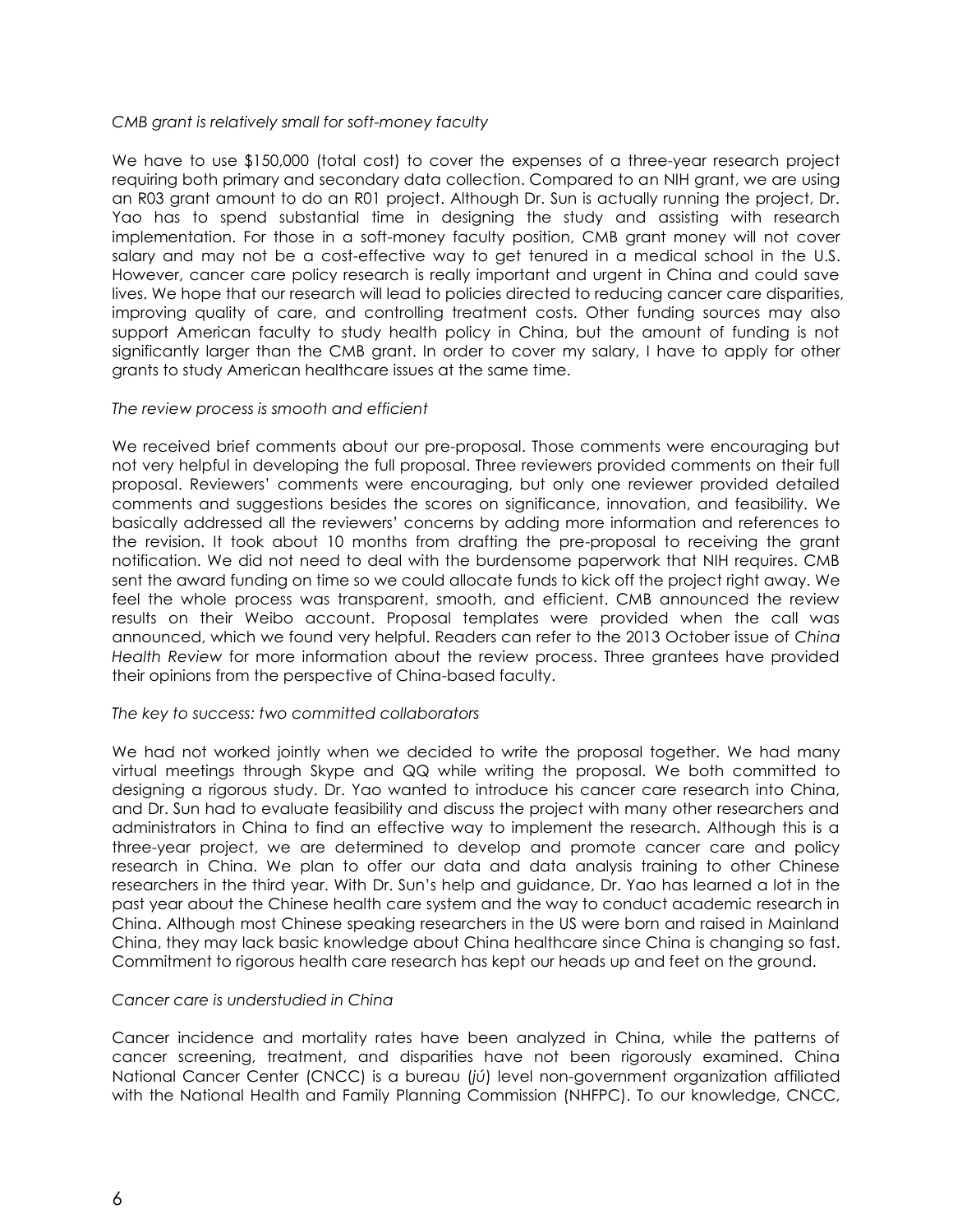established several years ago, has not done much population based cancer care research through either extramural or intramural programs. Although cancer care physicians in cancer hospitals and general hospitals are motivated to do research and to publish, they are more likely to be involved in basic and clinical science research. Not many health services and policy researchers in China study cancer care, because they need to have substantial clinical knowledge of cancer or collaborate closely with cancer doctors. We are optimistic that we can find physician collaborators in China as long as we can help them publish in highly ranked clinical science or health care journals.

#### *Data acquisition is the most difficult job*

There is no public data at all for cancer care and policy research in China. We identified all possible cancer related data sources, which were mostly collected for administrative purposes rather than for research. We then found the data source owner organizations and used the personal connections in Shandong to establish a working relationship with these owner organizations. We are collecting data from five rural counties and one metropolitan area, since there is not a provincial level organization that can provide data from all study regions. We collaborate with three or four organizations in each county or city. In addition, we have found regional variations in data management. Same data may be managed by different organizations in different places. Dr. Sun has to spend enormous amount of time and efforts on trust building for the research collaboration. Obtaining secondary data from government organizations is difficult from any position on the career ladder. It is not easy for a full professor, a center director, or a dean. Dr. Yao has consulted a well-known faculty who returned to China a decade ago from the US. There is no better way than requesting data while conversing around the dining table. It is extremely difficult to acquire data in a province or an area if the researcher does not have any personal connections in healthcare related sectors. If we can demonstrate the value of cancer care research through this project, it may be possible to get political support for data acquisition from the provincial government or the central government in the future. For example, we could create the largest cancer care research database in the world if Shandong provincial government supports us to collect data from the entire Shandong province (100 million population). This vision motivates the whole team to work diligently.

#### *Data safety and analysis are challenging*

We will receive data with personal identifiers and information about the providers. Since the data will only be stored and analyzed in China, this study received expedited review in Virginia Commonwealth University and full review in Shandong University. Dr. Yao has trained students to ensure the confidentiality of individuals included in the data. It is also important to consider the privacy of providers, because unless cancer physicians and hospitals' privacy is protected, it could compromise their willingness to cooperate in the future. None of us has ever used cancer related data from so many organizations. Although Dr. Yao has rich experience with similar large data sets in the US, we expect the incoming data will be different in terms of structure, completeness, and regional variations. Dr. Yao has discovered several limitations in the data. For example, the stage of diagnosis is missing for most cancer patients in the cancer registry data. Therefore, we have to find other data sources to supplement the registry data. In addition, we do not have skilled data analysts or research assistants to do statistical programming. Junior faculty members in China are normally not eligible to formally mentor PhD students. Their mentees are master level students who often lack rigorous training in programming, data analyses, and statistics or econometrics. They have limited experience with messy, large secondary data. The bright side is that the data will include patients younger than 65 who are excluded from US studies because of data limitations. Also data owners are making efforts to improve the data quality and completeness.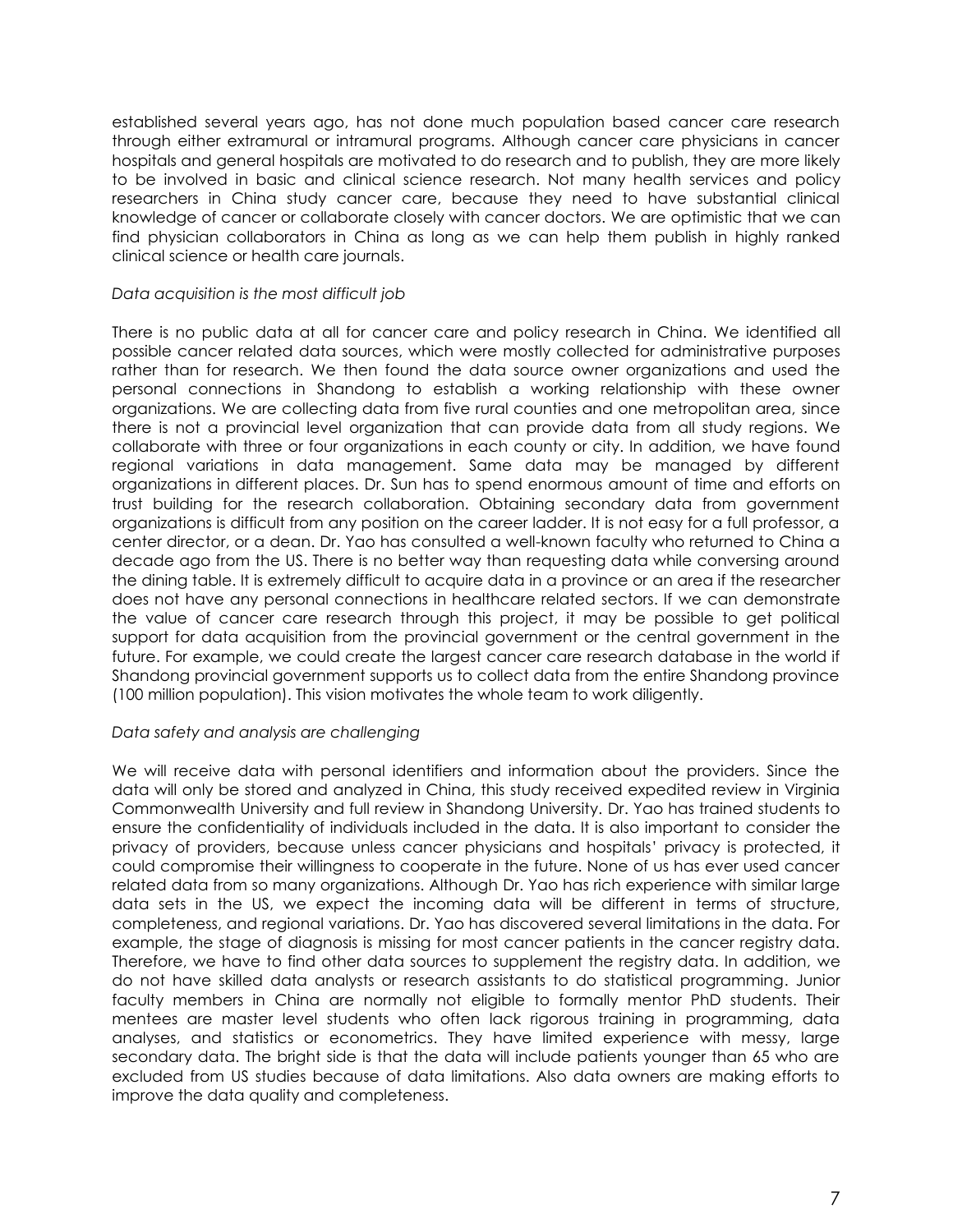#### *Publish or perish*

Both American and Chinese universities require research faculty to publish in reputable English journals. We think it is relatively hard to publish non-US studies in US-based health policy or clinical journals such as *Medical Care, Health Affairs, Health Services Research, Journal of Clinical Oncology*, and *Cancer*. We may have a better chance of publishing the results from this study in UK-based journals such as some BMC journals, which are not popular journals for American health policy researchers. Similarly, we expect that our research will only have a slim chance of being accepted as oral presentations at premier health policy research conferences such as AcademyHealth Annual Research Meeting and clinical conferences such as American Society of Clinical Oncology Annual Meeting. Sometimes publishing in English journals is not directly aligned with the non-academic goals of a research projects in China. We want to identify innovative scientific opportunities to improve cancer control and reduce inequities in communities experiencing an excess burden of cancer. We want to disseminate findings to communities, policy makers, and health care providers and to the scientific community. The key findings of this project will be submitted to the NHFPC through some of Dr. Yao's ex-colleagues. In order to accomplish these goals, we want to write Chinese articles and reports. Dr. Yao is not confident that Chinese publications will help his career development but believes that it is the right thing to do.

### *Example results from the pilot survey data*

We collected both primary and secondary data in this project. We also conducted a survey on the lasting effects of treatment on employment, finances, health insurance coverage, and life in general. The pilot survey in Feicheng county of Shandong revealed that most breast patients were diagnosed when cancer symptoms were present, while most breast cancer patients in the US were diagnosed through screening. [3] We have also asked cancer survivors if the cancer experience had any positive impact on their life (Table 1). It seems that US survivors responded more positively to the cancer experience than survivors in Feicheng, China [4]. Chinese cancer patients may be sicker than US survivors after diagnosis and treatment.

| Have any of the following been<br>positive things about your experiences<br>with your cancer, its treatment, or the<br>lasting effects of that treatment? | Feicheng, China<br>$(N=148)$ | US (MEPS data,<br>$N=1,419$ |
|-----------------------------------------------------------------------------------------------------------------------------------------------------------|------------------------------|-----------------------------|
| It has made me a stronger person                                                                                                                          | 35.1%                        | 58.8%                       |
| I can cope better with life's                                                                                                                             | 44.6%                        | 59.4%                       |
| challenges                                                                                                                                                |                              |                             |
| It became a reason to make positive                                                                                                                       | 23.0%                        | 57.2%                       |
| changes in my life                                                                                                                                        |                              |                             |
| It has made me have healthier habits                                                                                                                      | 54.1%                        | 61.7%                       |

# Table 1. Positive Response to Cancer Experience

#### **Conclusions**

Cancer has become the leading cause of death in China. The patterns of cancer screening, treatment, and disparities have not been rigorously examined. In addition, cancer care costs remain unexamined with relatively rigorous methods in China. We believe that effective cancer control and population science research programs are desperately needed in China, which motivated us to collaborate on promoting cancer care and policy research. CMB provides a